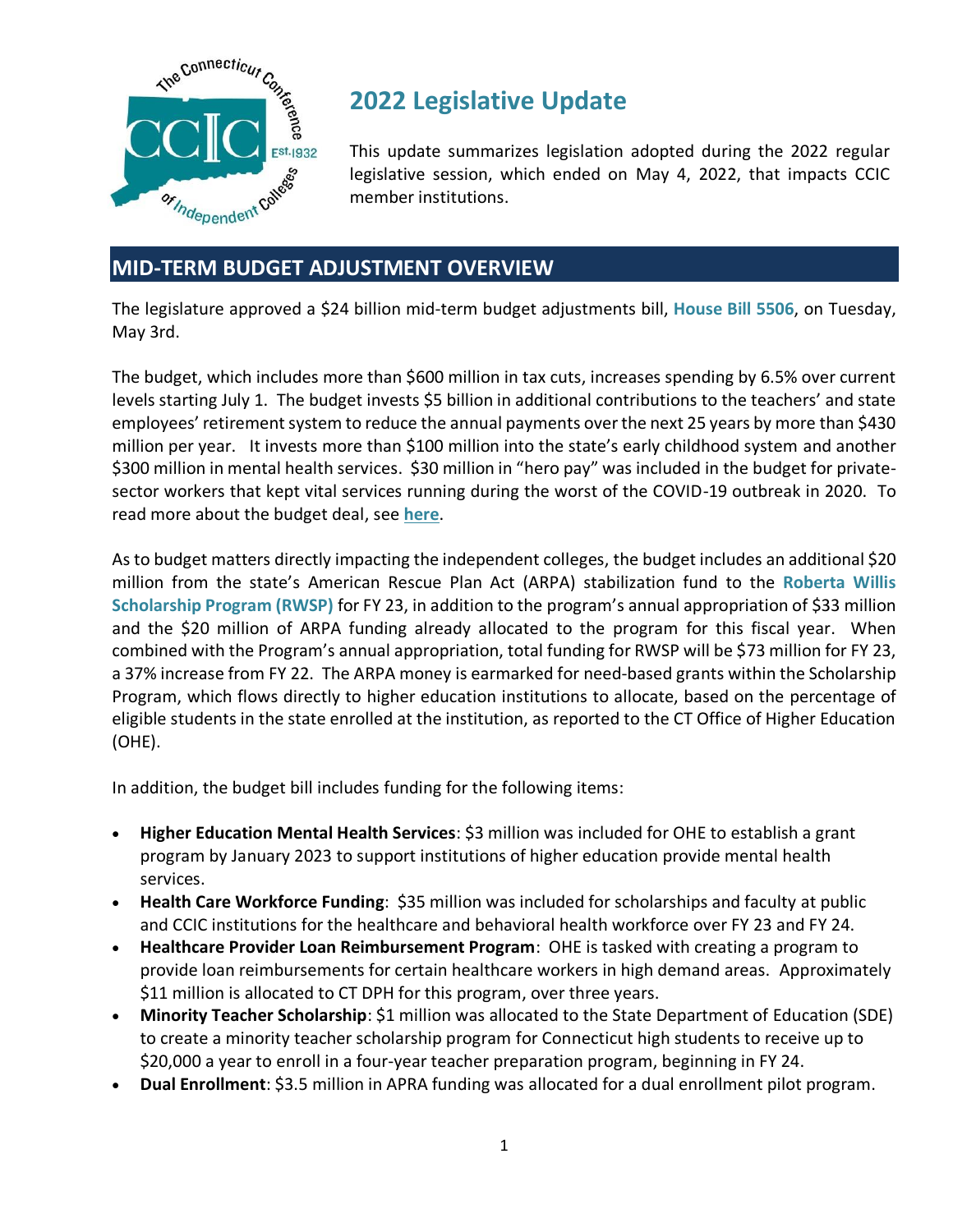- **PILOT**: As you may recall, PILOT funding increased substantially in last year's budget, for FY 22 and FY 23. This funding was sustained with an additional \$3 million allocated for FY 23 for the new Tiered PILOT program.
- **PACT**: Eligibility for debt-free Community College program was expanded to *part-time* students, who otherwise meet the established criteria. No additional funding was allocated to implement this expansion of the program.

| <b>Budget Line Item</b>                                                                                    | <b>FY 21</b>   | <b>FY 22</b>  | <b>FY 23</b><br><b>Budgeted</b> |
|------------------------------------------------------------------------------------------------------------|----------------|---------------|---------------------------------|
| <b>Reimbursement for Private Tax-Exempt</b><br><b>Property (PILOT for Colleges and Hospitals)</b><br>(OPM) | \$109,889,443  | \$108,998,308 | \$108,998,308                   |
| <b>Tiered PILOT (OPM)</b>                                                                                  |                | \$66,400,000  | \$83,092,573                    |
| <b>Roberta Willis Scholarship Program (OHE)</b>                                                            | \$40,483,732** | \$53,388,637* | \$73,388,637*                   |
| <b>Higher Education Mental Health Services</b><br>(OHE)                                                    |                |               | \$3,000,000*                    |
| <b>Minority Advancement Program (OHE)</b>                                                                  | \$1,619,090    | \$1,619,251   | \$1,625,187                     |
| <b>Minority Teacher Incentive Program (OHE)</b>                                                            | \$570,134      | \$570,134     | \$570,134                       |
| <b>Minority Teacher Scholarship Program (SDE)</b>                                                          |                |               | \$1,000,000                     |
| <b>Increase College Opportunities through Dual</b><br><b>Enrollment (SDE)</b>                              |                |               | \$3,500,000*                    |
| <b>Funding for FAFSA Completion Support (SDE)</b>                                                          |                |               | \$500,000*                      |
| Healthcare Workforce Needs - both public and<br>private colleges (CSCU)                                    |                |               | \$20,000,000*                   |
| <b>Debt-Free Community College (CSCU)</b>                                                                  |                | \$14,000,000  | \$15,000,000                    |
| <b>Healthcare Provider Loan Reimbursement</b><br>(DPH)                                                     |                |               | \$5,100,000*                    |

\*Includes allocation from American Rescue Plan Act stabilization fund

\*\*Includes allocation from Governor's Emergency Education Relief Fund (GEER)

|                                                                                                                    | <b>FY 21</b>   | <b>FY 22</b><br>(estimate) | <b>FY 23</b><br>(estimate) | % Increase<br><b>FY 22 to FY 23</b> |
|--------------------------------------------------------------------------------------------------------------------|----------------|----------------------------|----------------------------|-------------------------------------|
| <b>Roberta Willis Scholarship</b><br><b>Program -- Total</b>                                                       | \$40,483,732** | \$53,388,637*              | \$73,388,637*              | 37%                                 |
| <b>Roberta Willis Scholarship</b><br><b>Program - Need Based Aid</b>                                               | \$30,458,658** | \$43,576,977*              | \$63,576,977*              | 45%                                 |
| <b>Roberta Willis Scholarship</b><br><b>Program -- Need Based Aid to</b><br><b>Students Attending CCIC Members</b> | \$5,089,298**  | \$7,486,524*               | \$11,467,821*              | 53%                                 |

\*Includes allocation from American Rescue Plan Act stabilization fund

\*\*Includes allocation from Governor's Emergency Education Relief Fund (GEER)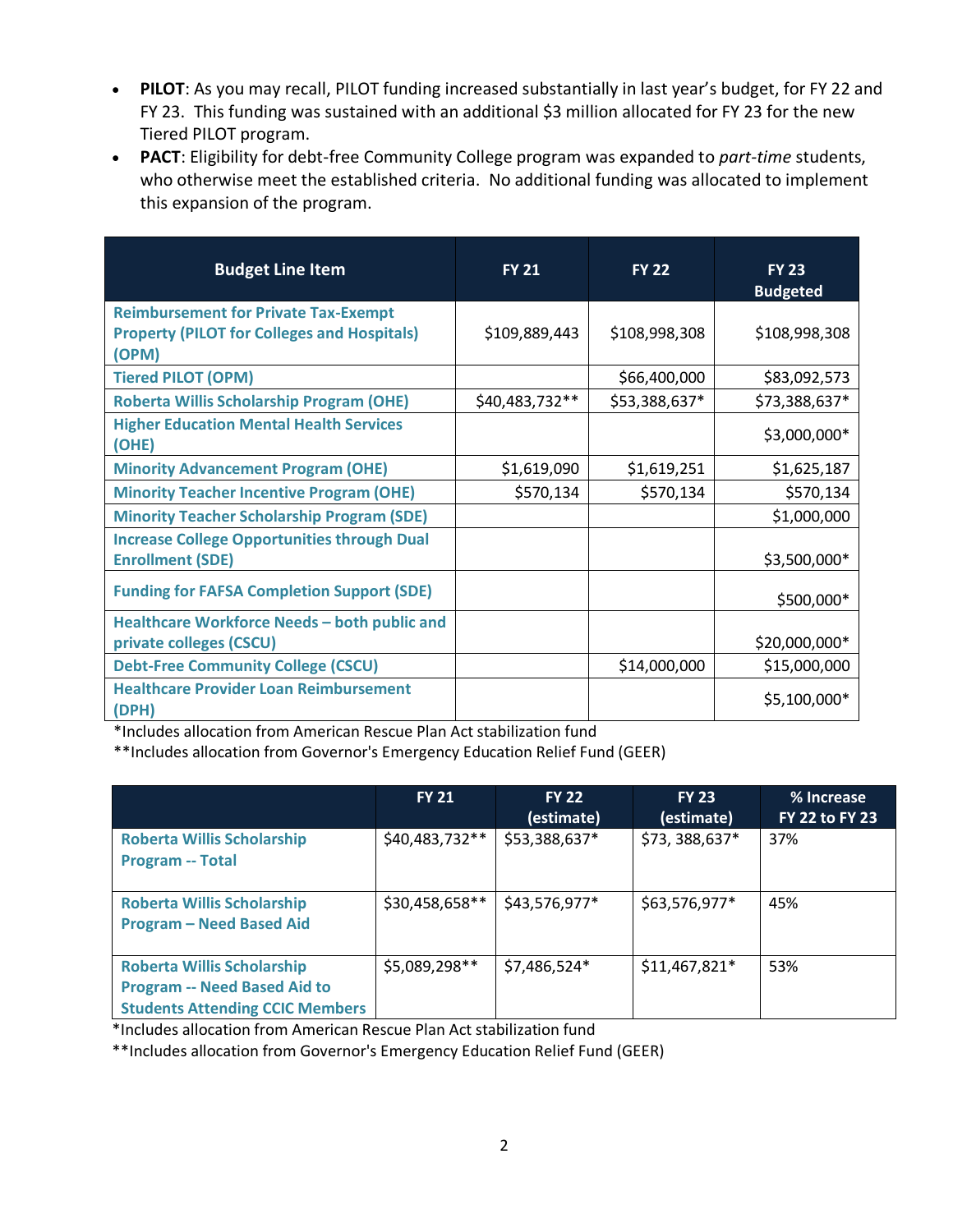| <b>Total Estimated Need-Based Aid</b><br>by Sector (FY 23) |              |     |  |  |
|------------------------------------------------------------|--------------|-----|--|--|
| <b>CT State Universities</b>                               | \$18,430,655 | 28% |  |  |
| <b>CT Community Colleges</b>                               | \$20,554,801 | 32% |  |  |
| <b>UCONN</b>                                               | \$13,720,314 | 21% |  |  |
| <b>CCIC</b>                                                | \$11,467,821 | 18% |  |  |

# **KEY LEGISLATION THAT PASSED**

# **Impacting Independent Colleges and Universities**

## **[HB 5506: AN ACT ADJUSTING THE STATE BUDGET FOR THE BIENNIUM ENDING JUNE 30, 2023,](https://www.cga.ct.gov/asp/cgabillstatus/cgabillstatus.asp?selBillType=Bill&which_year=2022&bill_num=5506)  [CONCERNING PROVISIONS RELATED TO REVENUE, SCHOOL CONSTRUCTION AND OTHER ITEMS TO](https://www.cga.ct.gov/asp/cgabillstatus/cgabillstatus.asp?selBillType=Bill&which_year=2022&bill_num=5506)  [IMPLEMENT THE STATE BUDGET AND AUTHORIZING AND ADJUSTING BONDS OF THE STATE,](https://www.cga.ct.gov/asp/cgabillstatus/cgabillstatus.asp?selBillType=Bill&which_year=2022&bill_num=5506)**

is the budget bill but this bill also includes language to implement the state budget (the "implementer") and various provisions from other bills. Of note to the independent colleges, this bill:

- Requires OHE to create a program to provide **loan reimbursements for certain healthcare workers** in high demand areas in partnership with the Department of Public Health (DPH); and **(§ 79)**
- Requires that any municipality that establishes a **Stormwater Authority** also establish a process for awarding partial credit, in the form of a fee reduction, for investments made by the property owner to limit or eliminate runoff. The language also removes grand list value as a factor a municipality can consider when establishing the fee structure for the Stormwater Authority. **(§ 137)**
- Establishes the **Connecticut Premium Pay program** with funding of \$30 million to be administered by the Office of the Comptroller (OTC) or a third-party administrator under contract with OTC. From October 1, 2022, until June 30, 2024, the program must provide \$200 to \$1,000 to eligible applicants, depending on their individual income and whether the account the bill creates to support the program is sufficiently funded. "Eligible applicants" is defined as: anyone who meets all of the following criteria:
	- 1. worked during the entire public health and civil preparedness emergency the governor declared on March 10, 2020, or any declaration extension, until the bill passes;
	- 2. was in a category for which the Centers for Disease Control and Prevention's (CDC) Advisory Committee on Immunization Practices recommended, as of February 20, 2021, to receive a COVID-19 vaccination in phase 1a or 1b of the COVID-19 vaccination program (e.g., health care personnel, firefighters, police officers, corrections officers, food and agricultural workers, manufacturing workers, grocery store workers, public transit workers, education sector workers, and child care workers);
	- 3. is not a federal, state, or municipal employee;
	- 4. was not employed in a capacity where he or she worked or could have worked from home; and
	- 5. has an individual income less than \$150,000. **(§§ 143-144)**

### **[SB 105: AN ACT CONCERNING RECOMMENDATIONS BY THE OFFICE OF HIGHER EDUCATION.](https://www.cga.ct.gov/asp/cgabillstatus/cgabillstatus.asp?selBillType=Bill&which_year=2022&bill_num=105)** This bill:

• Makes the OHE executive director a "department head" appointed by the governor and subject to legislative approval;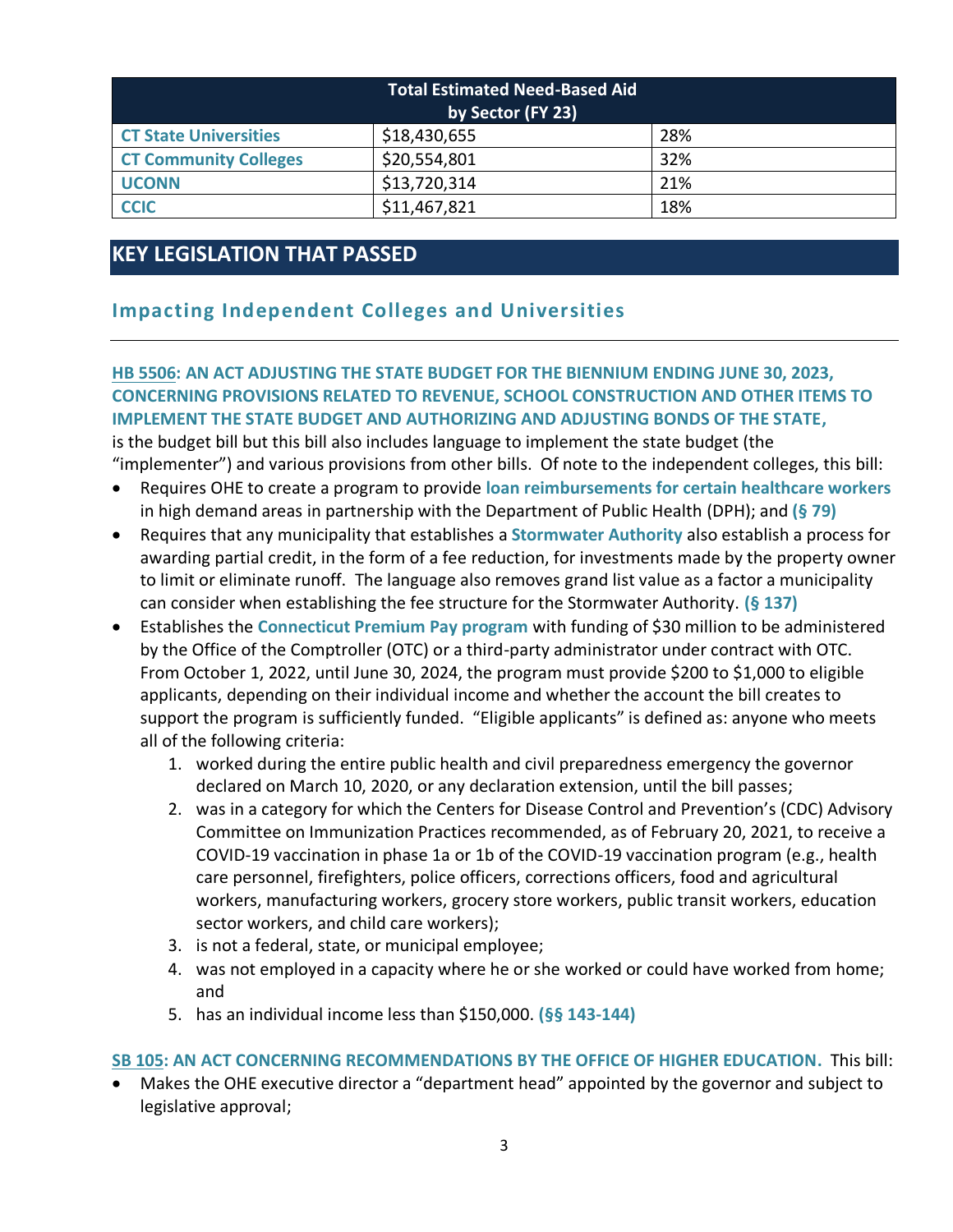- Requires OHE to disseminate information on postsecondary education opportunities throughout the state;
- Defines "authorization" as the approval by OHE to operate a higher learning program or higher education institution for subsequent periods and confer specified degrees, replacing references to "licensure," "approval," and "accreditation" of higher education institutions with "authorization;"
- **Repeals the Academic Review Commission** and instead requires OHE to conduct a hearing on any appeal in accordance with the Uniform Administrative Procedures Act;
- Requires OHE to enter into a memorandum of understanding with one or more accrediting agencies to **conduct an annual financial screening** of each independent higher education institution, effective July 1, 2023. If the institution does not annually complete a financial screening with an accrediting agency, the screening must be conducted by OHE, in a form and manner OHE's executive director prescribes; and
- Delays for one year from March 1, 2023 to March 1, 2024 -- the deadline for each higher education institution to administer a **sexual misconduct climate assessment**, as required by **[PA 21-](https://www.cga.ct.gov/2021/ACT/PA/PDF/2021PA-00081-R00HB-06374-PA.PDF) [8](https://www.cga.ct.gov/2021/ACT/PA/PDF/2021PA-00081-R00HB-06374-PA.PDF)** (codified at CGS **§[§10a-55r](https://www.cga.ct.gov/2022/sup/chap_185.htm#sec_10a-55r)** and **[10a-55s](https://www.cga.ct.gov/2022/sup/chap_185.htm#sec_10a-55s)**).

# **Impacting Higher Education Generally**

**[HB 5301:](https://www.cga.ct.gov/asp/cgabillstatus/cgabillstatus.asp?selBillType=Bill&which_year=2022&bill_num=5301) AN ACT CONCERNING IN-STATE STUDENT STATUS OF VETERANS, A POSTSECONDARY PRISON EDUCATION PROGRAM OFFICE, THE ROBERTA B. WILLIS SCHOLARSHIP PROGRAM, FOOD INSECURE STUDENTS AND CHILD CARE CENTERS ON OR NEAR COLLEGE CAMPUSES**, among other things, this bill:

- Establishes a 10-member task force to recommend proposed changes to the Roberta B. Willis Scholarship program;
- The task force must propose changes in the program that, at a minimum, do the following:
	- $\circ$  provide need-based financial aid to Connecticut residents enrolled at public and independent higher education institutions that (a) promotes access and choice to postsecondary education and (b) focuses on the student;
	- $\circ$  ensure prospective and current students are notified of their initial eligibility for a grant based on their Free Application for Federal Student Aid (FAFSA) without additionally applying to the Office of Higher Education (OHE);
	- o annually ensure participating public and independent higher education institutions are aware of the initial student eligibility criteria and corresponding grant award amount for the following academic year on or before December first prior to the grant year, and
	- $\circ$  consider the feasibility of including private occupational schools' participation in the grant program and estimate the cost of providing need and merit-based grants or need-based grants for the eligible costs of state residents attending those schools.
- Task force members are appointed by House and Senate leadership and the group must report its findings and recommendations to the Higher Education and Employment Advancement Committee by January 1, 2023.

**[PA 22-11: AN ACT CONCERNING THE NAME, IMAGE AND LIKENESS OF STUDENT ATHLETES,](https://www.cga.ct.gov/2022/ACT/PA/PDF/2022PA-00011-R00SB-00020-PA.PDF)** eliminates the ban on student athletes using, or consenting to the use of, a higher education institution's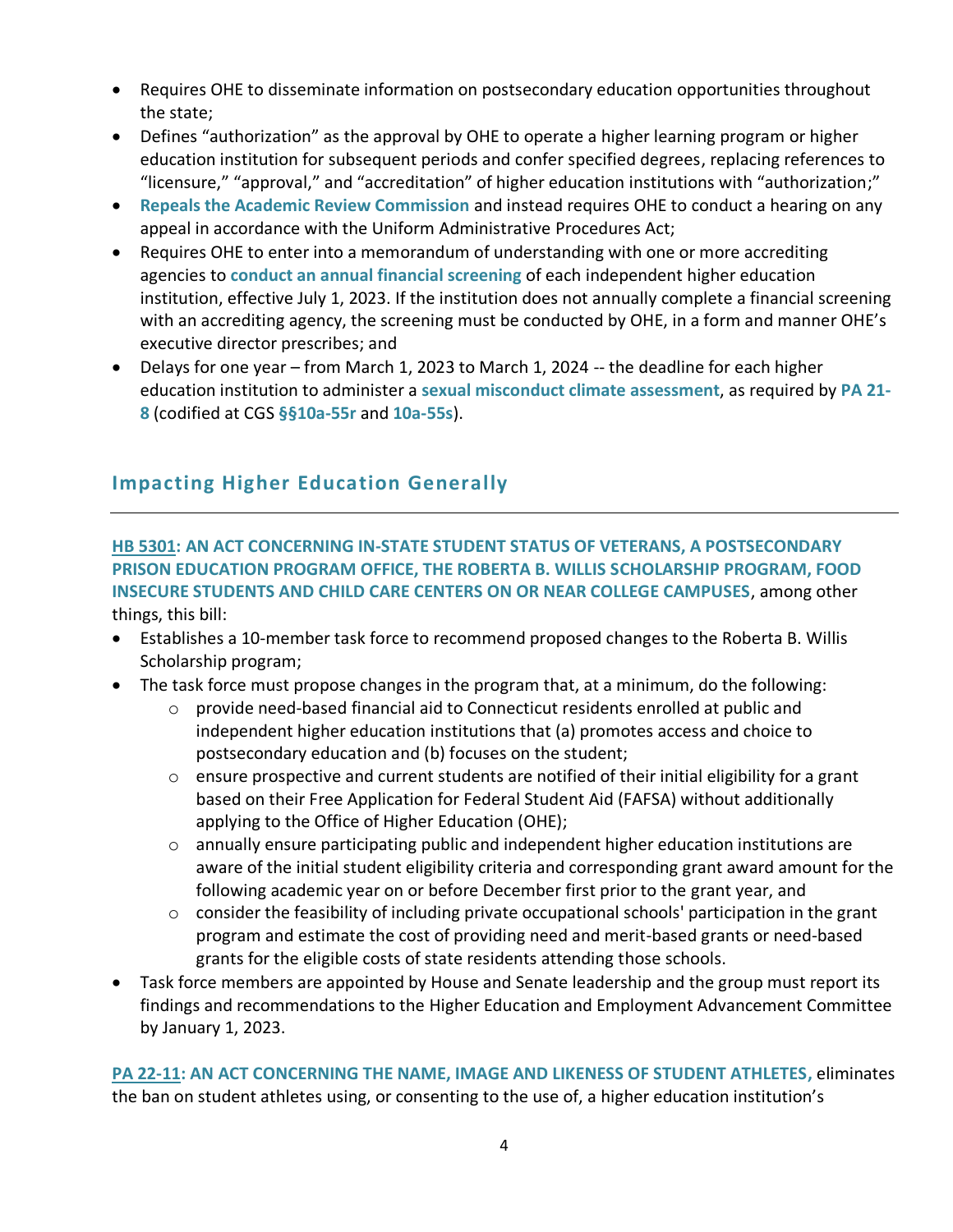**institutional marks** (i.e., name, logo, trademarks, mascot, unique colors, copyrights, and other defining insignia) when performing an endorsement contract or employment activity. The bill does not require higher education institutions in the state to allow student athletes to use, or consent to the use of, these marks. But it does require them to adopt at least one policy on their use, as they must already do for endorsement contracts and employment activities.

**[PA 22-46: AN ACT CONCERNING ENGINEERING, MAINTAINER AND OPEN POSITIONS AT THE](https://www.cga.ct.gov/2022/ACT/PA/PDF/2022PA-00046-R00SB-00215-PA.PDF)  [DEPARTMENT OF TRANSPORTATION,](https://www.cga.ct.gov/2022/ACT/PA/PDF/2022PA-00046-R00SB-00215-PA.PDF)** requires the Department of Administrative Services (DAS) commissioner and the Department of Transportation (DOT) commissioner to **recruit interns for the summer worker professional engineer job classification for the Department of Transportation** and recruit such interns at public and independent institutions of higher education.

**[SA 22-9:](https://www.cga.ct.gov/2022/ACT/SA/PDF/2022SA-00009-R00SB-00251-SA.PDF) AN ACT EXPANDING TRAINING PROGRAMS FOR CAREERS IN HEALTH CARE**, requires the Office of Workforce Strategy (OWS) to work with various state agencies and associations – including CCIC -- to **develop an initiative to address the state's health care workforce including, but not limited to, behavioral and mental health**. Such initiative shall seek to increase the number of health care workers in the state through the offering of expanded and enhanced educational programs at institutions of higher education. The program shall include, but not be limited to, the following:

- 1. Expansion of existing health care related academic programs to promote increased enrollment and retention of students in such programs;
- 2. development of alternative academic programs that are designed to assimilate displaced workers and other individuals who seek to make a career change into the health care workforce;
- 3. recruitment and retention of underserved populations in the health care workforce;
- 4. development of distance learning initiatives for individuals who seek to enter the health care workforce; and
- 5. development of on-the-job training initiatives that are designed to provide valuable work experience to those receiving the training and assist in alleviating health care workforce shortages, particularly in areas of the state with underserved populations.

### **[PA 22-41: AN ACT CONCERNING THE CONNECTICUT HEALTH AND EDUCATIONAL FACILITIES](https://www.cga.ct.gov/2022/ACT/PA/PDF/2022PA-00041-R00SB-00103-PA.PDF)  [AUTHORITY AND THE CONNECTICUT HIGHER EDUCATION SUPPLEMENTAL LOAN AUTHORITY,](https://www.cga.ct.gov/2022/ACT/PA/PDF/2022PA-00041-R00SB-00103-PA.PDF)**

authorizes the Connecticut Higher Education Supplemental Loan Authority (CHESLA) to provide financial assistance to students enrolled in postsecondary education programs. A "postsecondary education program" means a high-value certificate program that is approved by the authority' Currently CHESLA assistance is only available to students enrolled in a program at an institution of higher education. This change allows these students and parents to take out CHESLA loans and students to receive grants, scholarships, fellowships, or other non-repayable assistance from CHESLA.

### **HB [5466:](https://www.cga.ct.gov/asp/cgabillstatus/cgabillstatus.asp?selBillType=Bill&bill_num=HB05466&which_year=2022) AN ACT CONCERNING ASSORTED REVISIONS AND ADDITIONS TO THE EDUCATION**

**STATUTES,** makes numerous changes to the education statutes including:

• Requires a local or regional board of education that receives a grant for the hiring of a school counselor from SDE under PA 22-47 (HB 5001) that such school counselors shall provide one-onone consultations with each student in grades eleven and twelve on the completion of the **Free Application for Federal Student Aid.**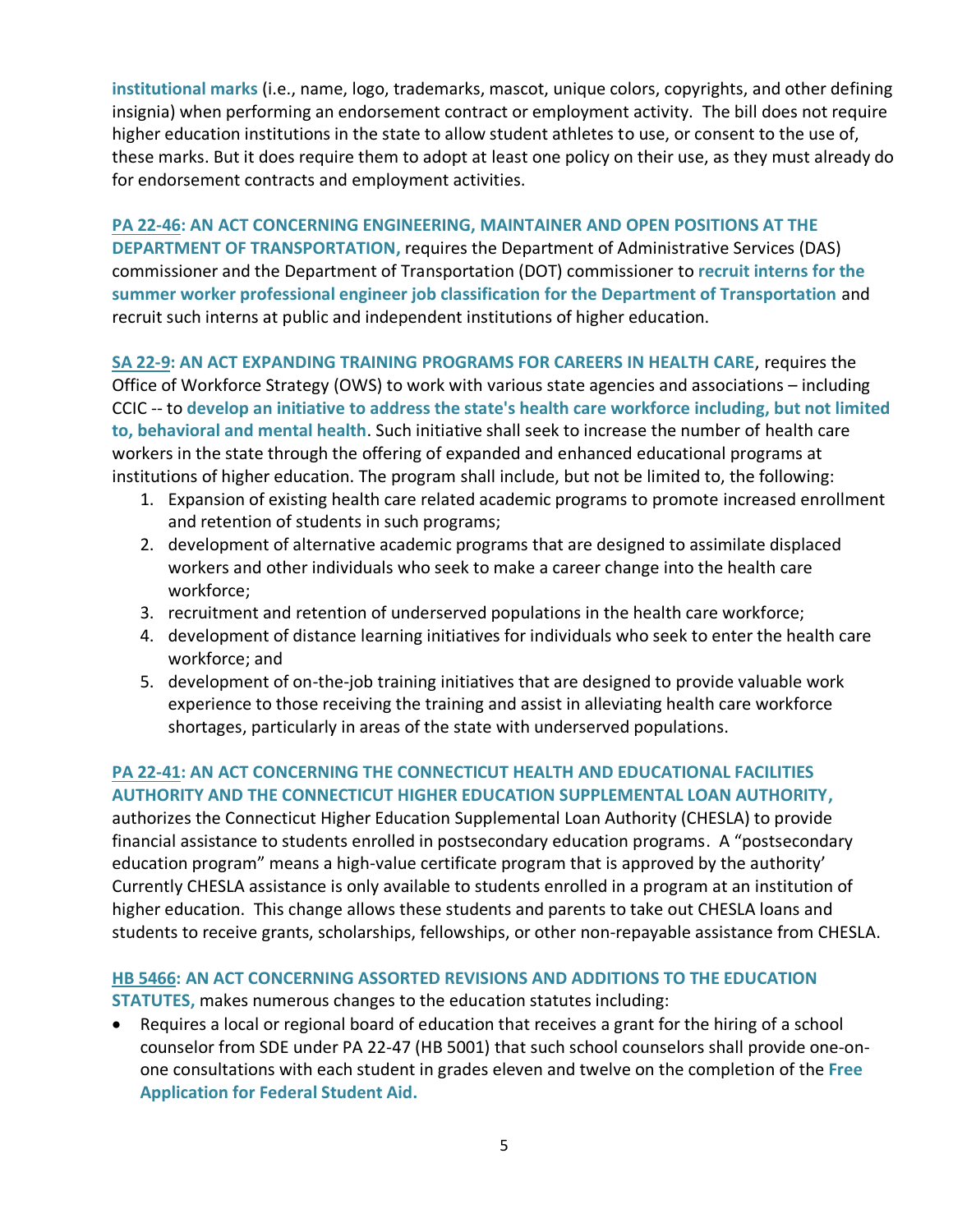• If such board can provide evidence to the Commissioner of Education that the student completion rate of the Free Application for Federal Student Aid for the school district has increased by at least five per cent, such board shall receive an additional grant in the amount of ten per cent of the grant received under this section for the fiscal year in which such board provided such evidence.

### **[PA 22-58:](https://www.cga.ct.gov/2022/ACT/PA/PDF/2022PA-00058-R00HB-05500-PA.PDF) AN ACT CONCERNING THE DEPARTMENT OF PUBLIC HEALTH'S RECOMMENDATIONS REGARDING VARIOUS REVISIONS TO THE PUBLIC HEALTH STATUTES**

- Expands the duties of the State Board of Examiners for Nursing, by codifying current practice, to explicitly include (1) approving nursing schools in the state that prepare individuals for state licensure and (2) where possible, consulting with nationally recognized accrediting agencies when doing so; **(§ 15)**
- Requires DPH, instead of the Board, to post a list of all approved nursing education programs for registered nurses and licensed practical nurses; and eliminates a requirement that DPH adopt regulations on adult education practical nursing training programs offered in high schools; and
- Allows clinical medical assistants meeting specified certification, education, and training requirements to administer vaccines in any setting other than a hospital if acting under the supervision, control, and responsibility of a physician, PA, or APRN. **(§§ 47 & 78)**

**[PA 22-47:](https://www.cga.ct.gov/2022/ACT/PA/PDF/2022PA-00047-R00HB-05001-PA.PDF) AN ACT CONCERNING CHILDREN'S MENTAL HEALTH** is a comprehensive bill to address children's mental health. Among other things it:

• Requires OHE to administer a grant program for **FYs 23-25 to provide funding to public and private colleges and universities for delivery of student mental health services**. Beginning January 1, 2023, institutions may file grant applications. The grant is renewable for the same amount in FY 24 and then renewable up to 70% of the amount awarded in FY 24 in FY 25. **(§ 15)**

In addition, this bill:

- Makes various revisions to the DPH licensure requirements. See complete bill summary [here.](https://www.cga.ct.gov/2022/BA/PDF/2022HB-05001-R010676-BA.PDF)
- Requires the DPH commissioner to notify clinical and master social worker license applicants that they may be eligible for certain testing accommodations; **(§ 3)**
- Extends, until June 30, 2024, the duration of temporary master social worker permits from 120 days to one year after attaining a master's degree and specifies that they are not void solely because the applicant fails the examination; **(§ 4)**
- Requires DPH, within available appropriations, to establish a need-based program that waives application and licensure fees for certain applicants who will provide children's mental or behavioral health services; **(§ 6)**
- Requires SDE to annually survey boards of education about their employment of student mental health specialists and calculate student-to-specialist ratios for districts and schools. "**Student mental health specialists**" are defined as: school social workers, school psychologists, trauma specialists, behavior technicians, board-certified behavior analysts, school counselors, licensed professional counselors, and licensed marriage and family therapists; **(§ 12)**
- Requires SDE to administer a grant program for FYs 23-25 to provide funding to boards of education to hire "student mental health specialists;" **(§ 13)**
- Requires each of the state's six regional educational service centers (RESCs) to hire a regional trauma coordinator to, among other things, develop and implement a trauma informed care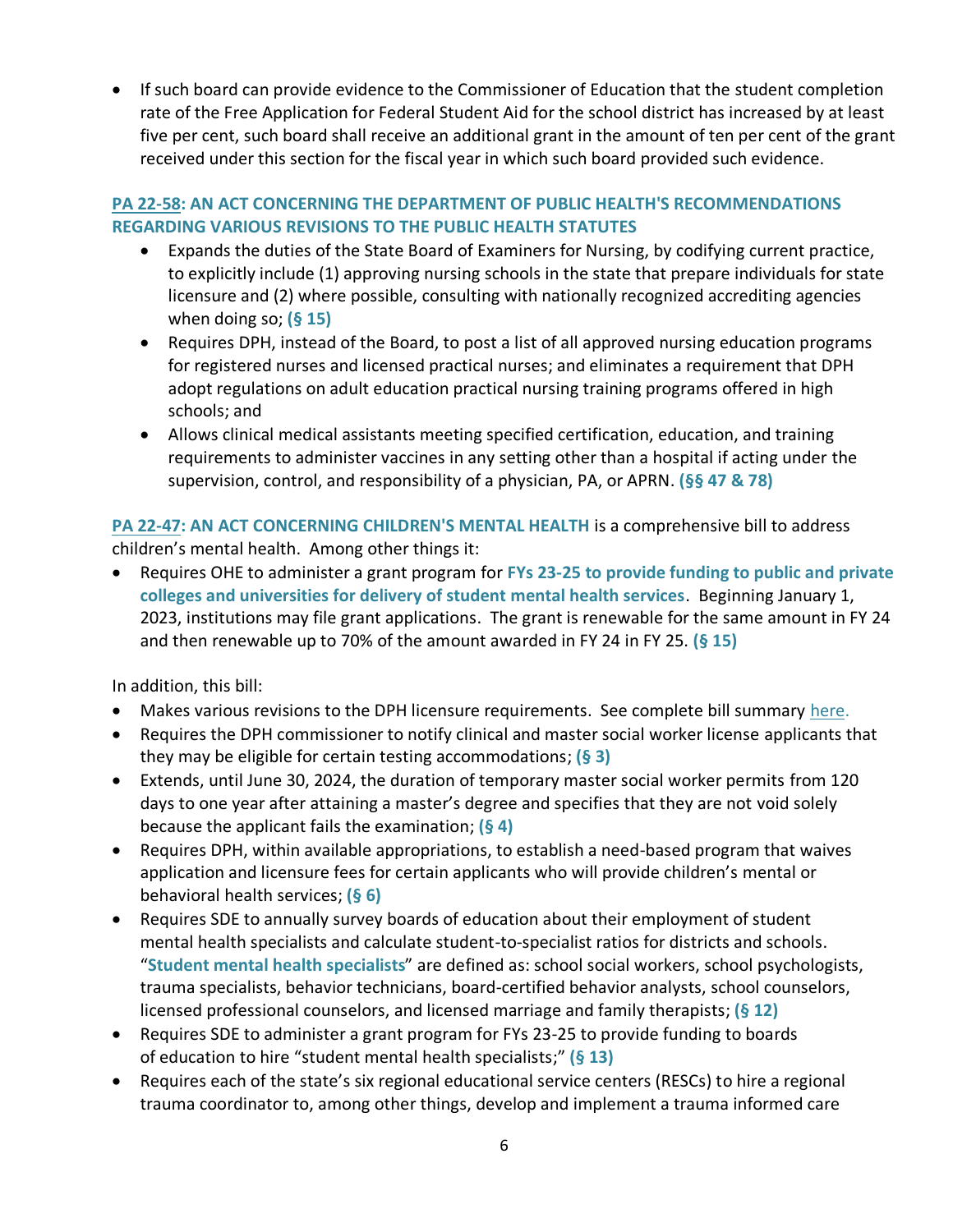training program; requires coordinators to train specialists at the local level to train teachers, administrators, and other staff; requires a progress report and a final report to be submitted to the Children's and Education committees. In developing the training program, the regional trauma coordinators may collaborate with nonprofit organizations in the state that focus on child health and development and trauma-informed care for children; **(§§ 17 & 18)**

- Requires all *public* colleges and universities to include the National Suicide Prevention Lifeline number on student ID cards, once the lifeline has been operational in Connecticut for 366 days; **(§§ 29 & 30)**
- Requires DPH to establish a child and adolescent psychiatrist grant program, providing incentive grants to employers for recruiting, hiring, and retaining these psychiatrists; **(§ 38)**
- Requires DPH to establish an incentive program to allow two-year license renewal, rather than annual, for the first four years of licensure for psychology doctoral students completing a clerkship at certain DCF-licensed or -operated facilities; **(§ 45)**
- Establishes a Youth Service Corps grant program administered by the Department of Economic and Community Development (DECD) to provide grants to municipalities with priority school districts for paid community-based service learning and academic and workforce development programs for eligible youth and young adults; **(§§ 60 & 61)**
- Creates a working group to develop a plan to increase the number of psychiatry residency and child and adolescent psychiatry fellowship placements in the state; and **(§ 68)**
- Establishes a **Behavioral and Mental Health Policy and Oversight Committee** charged to evaluate and report on various matters related to the mental health system for children and develop a related strategic plan. Subcommittees may focus on workforce-related issues. **(§ 70)**

### **[SB 2: AN ACT EXPANDING PRESCHOOL AND MENTAL AND BEHAVIORAL SERVICES FOR CHILDREN](https://www.cga.ct.gov/asp/cgabillstatus/cgabillstatus.asp?selBillType=Bill&which_year=2022&bill_num=2)**,

seeks to address the pandemic's impact on childhood depression, anxiety and developmental delays through the expansion of support services. See the complete bill summary **[here](https://www.cga.ct.gov/2022/BA/PDF/2022SB-00002-R01-BA.PDF)**. Of note to higher education institutions, among other things, this bill:

- Requires SDE, collaborating with the CT Department of Labor (DOL), to administer the **Pipeline for Connecticut's Future Program**, with local business to create onsite student training opportunities for pathways program for credit in early child-care, education, or mental health services and any additional fields that may lead to a diploma, credential, certificate, or license upon graduation, such as manufacturing, computer programming, or the culinary arts. The details for the Pipeline for Connecticut's Future Program are in SB 228, see **[here](https://www.cga.ct.gov/2022/BA/PDF/2022SB-00228-R000561-BA.PDF)**; **(§ 5)**
- Requires DPH, in consultation with the Department of Social Services (DSS), to establish a pilot program to expand behavioral health care to children by pediatric care providers in private practices, including establishing a grant program to provide the pediatric care providers a 50% match for the cost associated with paying the salaries of licensed social workers providing counseling and other services to children receiving primary health care from the providers; **(§ 17)**
- Requires DPH, in consultation with the Office of Early Childhood (OEC), to develop and implement a plan to establish licensure by reciprocity or endorsement for speech and language pathologists or occupational therapists licensed elsewhere and who intend to provide services under the Birth-to-Three program; **(§ 26)**
- Makes certain mental health professionals eligible for the state loan repayment program by expanding the definition of "primary care clinicians" to include psychiatrists, psychologists, licensed clinical social workers, licensed marriage and family therapists, and licensed professional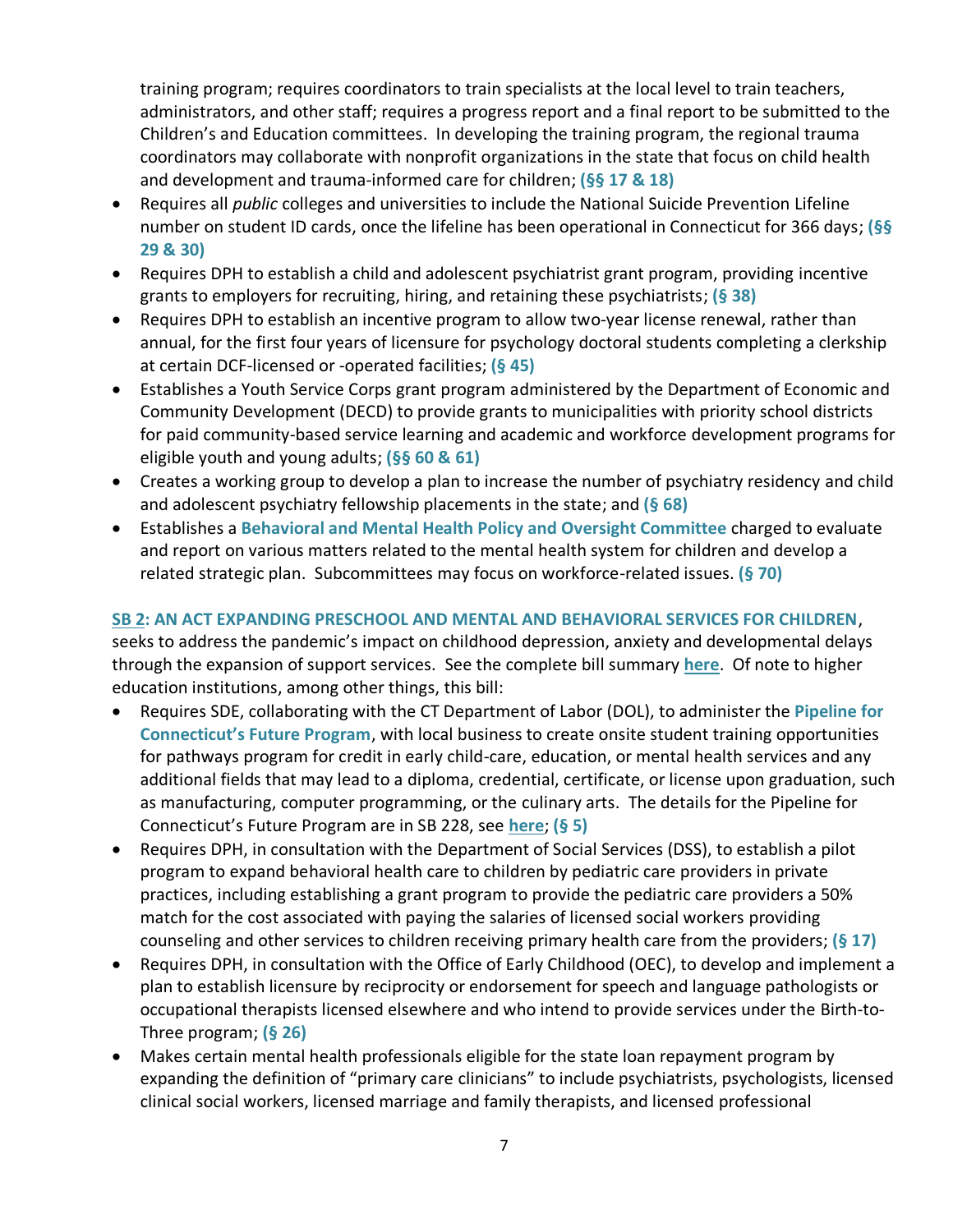counselors. For FY 23, requires DPH to use at least \$1.6 million of the funds appropriated for the state loan repayment program for repayments for physicians; **(§ 28)**

- Requires the DPH commissioner to convene a working group to advise her on ways to enhance physician recruitment in the state, including assistance for graduate medical education training. The task force must include one representative each from at least three different medical schools; **(§ 29)**
- Extends PA 21-9's provisions allowing certain out-of-state telehealth providers to provide telehealth services in Connecticut to June 30, 2024; starting July 1, 2024, permanently authorizes certain out-of-state mental and behavioral health service providers to practice telehealth in Connecticut under certain conditions (**§§ 30, 32 & 33)**

**[SB 5:](https://www.cga.ct.gov/asp/cgabillstatus/cgabillstatus.asp?selBillType=Bill&which_year=2022&bill_num=5) AN ACT CONCERNING ONLINE DATING OPERATORS, THE CREATION OF A GRANT PROGRAM TO REDUCE OCCURRENCES OF ONLINE ABUSE AND THE PROVISION OF DOMESTIC VIOLENCE TRAINING AND PROTECTIONS FOR VICTIMS OF DOMESTIC VIOLENCE**, addresses several different subjects, including online dating, domestic violence training, employment discrimination and workplace sexual harassment, and anti-discrimination protections for domestic violence victims. Among other things, the bill:

• Amends the definition of "sexual harassment" in **[10a-55c](https://www.cga.ct.gov/current/pub/chap_185.htm#sec_10a-55c)** (c) by deleting the word "substantially" in that subsection such that, in the context of an individual enrolled at an institution of higher education, any unwelcome sexual advances or requests for sexual favors or any conduct of a sexual nature by an agent or employee of an institution of higher education no longer must "substantially" interfere with an individual's academic performance or creating an intimidating or hostile educational environment to meet the definition of "sexual harassment."

# **Impacting Teacher Preparation Programs (Public and Private)**

#### **[SB 1: AN ACT CONCERNING CHILDHOOD MENTAL AND PHYSICAL HEALTH SERVICES IN SCHOOLS](https://www.cga.ct.gov/asp/cgabillstatus/cgabillstatus.asp?selBillType=Bill&which_year=2022&bill_num=190)**,

seeks to compliment SB 2 and HB 5001 and is focused on expanding health services in schools, among other things. Of interest to teacher preparation programs, this bill:

---------------------------------------------------------------------------------------------------------------------

- Requires SDE to develop and distribute a survey that school districts must annually complete on the number of school social workers, psychologists, counselors, and nurses they employ; requires the education commissioner to calculate the student-to-worker ratio for each of the four types of professionals and report the survey results and the ratios to the Education and Children's committees; **(§ 3)**
- Requires SDE to administer grants for FYs 23 to 25, for school districts to hire and retain more school social workers, psychologists, counselors, and nurses; requires SDE to make recommendations on the program's renewal beyond FY 25; requires SDE to hire a program administrator; **(§§ 4 & 5)**
- Requires SDE to study the feasibility of creating a temporary "**human services permit**" to allow individuals who have specialized training, experience, or expertise in social work, human services, psychology, or sociology to provide services to students in school; **(§ 6)**
- Requires SDE to administer a new minority teacher candidate scholarship program that may award grants of up to \$20,000 a year for high school graduates of priority school districts who are enrolled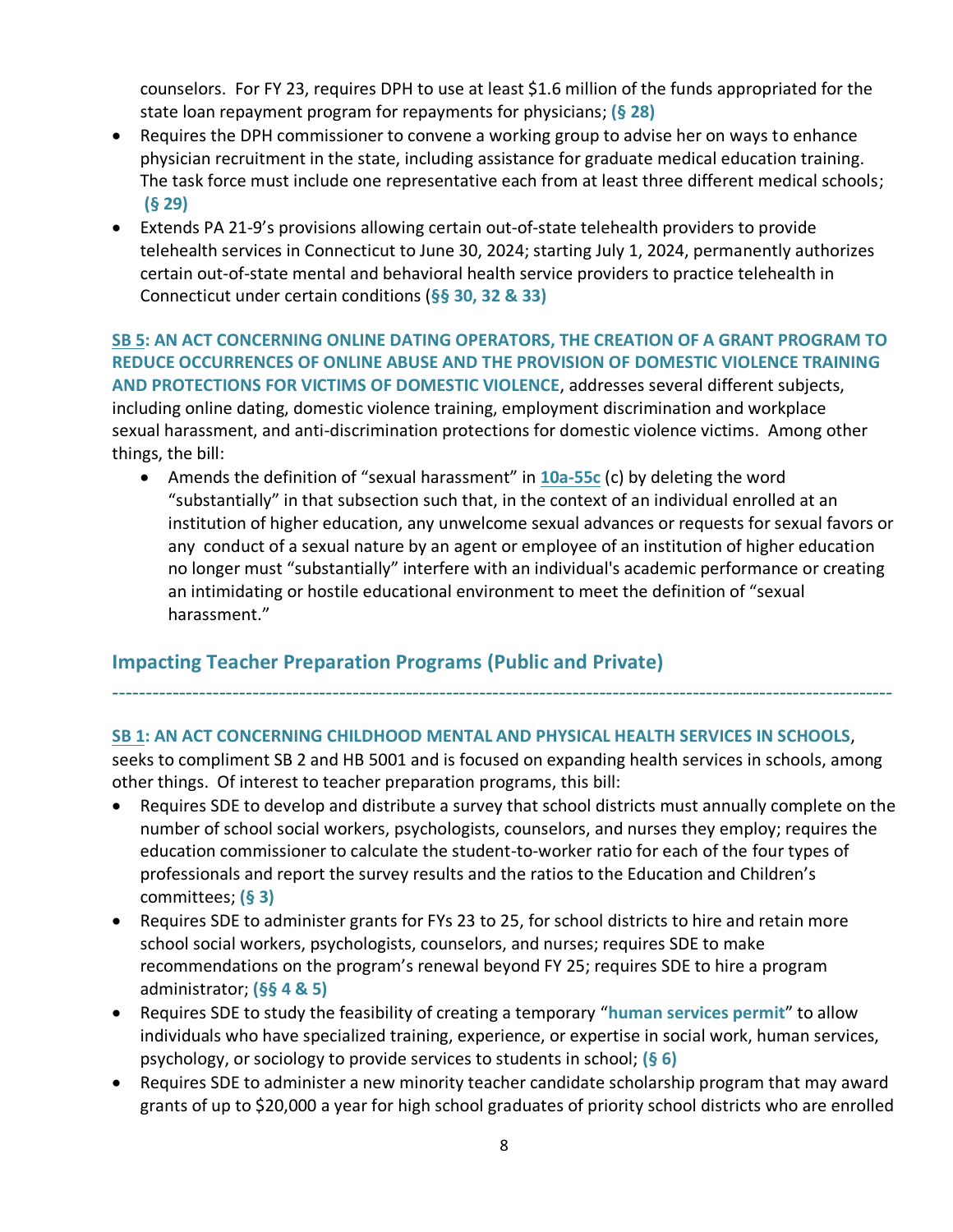in a teacher preparation program at any four-year institution of higher education. SDE must create a policy to distribute such awards by January 1, 2023 for distribution beginning in FY 24; **(§ 15)**

- **Renames the minority teacher recruitment task force** and requires it to conduct a study of existing recruitment and retention programs; **(§ 16-22)**
- Requires SDE to review the state's teacher certification statutes and regulations for obsolete provisions and barriers to entry into the profession, and report to the Education Committee by January 1, 2023; and **(§ 23)**
- Creates a teacher shortage and retention task force responsible for reporting on recommendations that address (1) teacher attrition and retention, (2) teacher shortages across subject matter disciplines, and (3) issues relating to equity and diversity. **(§ 29)**

### **[PA 22-38: AN ACT IMPLEMENTING THE RECOMMENDATIONS OF THE DEPARTMENT OF EDUCATION](https://www.cga.ct.gov/2022/ACT/PA/PDF/2022PA-00038-R00SB-00226-PA.PDF)**

extends the term of validity for each of the three levels of public-school teaching certification:

- *Initial*: an initial certificate is valid for three years, with some exceptions allowing for extensions. The bill adds a new exception: it allows the education commissioner to reissue the initial certificate to anyone who holds the certificate but has not taught under it.
- *Provisional*: A provisional certificate is valid for eight years and carries no renewal option under current law. The bill allows the education commissioner to reissue the provisional certificate if the holder can show that he or she meets the preparation and eligibility requirements that were in place when it was originally issued; and
- *Professional*: Under current law, a professional certificate is valid for five years and renewable for five-year periods after that. The bill increases its validity of and renewability to 10-year periods

# **Impacting Labor & Employment**

# **[PA 22-24: AN ACT PROTECTING EMPLOYEE FREEDOM OF SPEECH AND CONSCIENCE,](https://www.cga.ct.gov/asp/cgabillstatus/cgabillstatus.asp?selBillType=Bill&which_year=2022&bill_num=163)** also known as

the "Captive Audience" bill, this bill:

- Generally prohibits employers, including the state and its political subdivisions, from disciplining or discharging (i.e., penalizing) an employee or threatening to do so because the employee refused to attend employer-sponsored meetings, listen to speech, or view communications primarily intended to convey the employer's opinion about religious or political matters (i.e., "captive audience meetings;"). The prohibition covers meetings with the employer or its agent, representative, or a designee;
- Defines "Political matters" as relating to (1) elections for political office, (2) political parties, (3) proposals to change legislation or regulation, and (4) decisions to join or support a political party or political, civic, community, fraternal, or labor organization. "Religious matters" relate to (1) religious affiliation and practice and (2) decisions to join or support a religious organization or association; and
- The bill allows a number of exceptions to both its prohibition on penalizing employees for refusing to attend captive audience meetings and current law's prohibition on penalizing employees for exercising certain constitutional rights. In particular, among other things, it explicitly permits a higher education institution, or its agent, representative, or designee to meet or participate in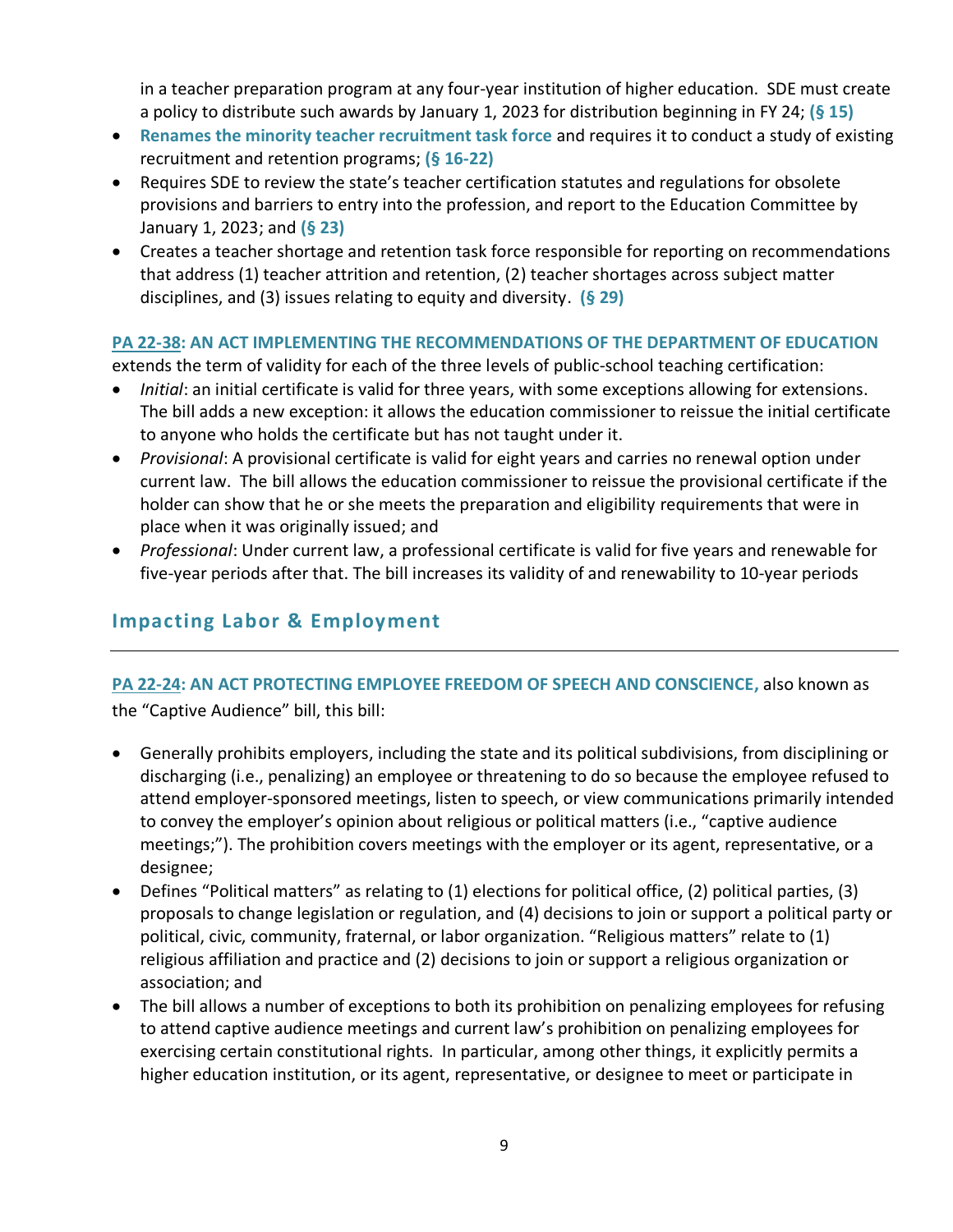communications with employees that are part of coursework, a symposia, or an academic program at the institution.

See the complete bill summary **[here.](https://www.cga.ct.gov/2022/BA/PDF/2022SB-00163-R01-BA.PDF)**

## **Other Bills of Interest**

### **[HB 5168: AN ACT CONCERNING PROPERTY TAX EXEMPTIONS FOR PROPERTY USED FOR CHARITABLE](https://www.cga.ct.gov/asp/cgabillstatus/cgabillstatus.asp?selBillType=Bill&bill_num=HB05168&which_year=2022)  [PURPOSES](https://www.cga.ct.gov/asp/cgabillstatus/cgabillstatus.asp?selBillType=Bill&bill_num=HB05168&which_year=2022)**, makes some clarifications around the tax-exempt status for charitable homes. It also now requires assessors to record their rationale for denying a property tax exemption for property owned by certain nonprofit organizations, including educational institutions.

### **[PA 22-15: AN ACT CONCERNING PERSONAL DATA PRIVACY AND ONLINE MONITORING](https://www.cga.ct.gov/2022/ACT/PA/PDF/2022PA-00015-R00SB-00006-PA.PDF)**, requires companies to disclose when they collect data on consumers and allows consumers to opt out of the sale or sharing of such data. Institutions of higher education are exempt from this bill's requirements.

#### **[HB 5248:](https://www.cga.ct.gov/asp/cgabillstatus/cgabillstatus.asp?selBillType=Bill&which_year=2022&bill_num=5248) AN ACT CONCERNING COLLATERAL CONSEQUENCES OF CRIMINAL CONVICTIONS ON**

**OCCUPATIONAL LICENSING,** removes barriers to professional licensure for individuals with felonies that were unrelated to various professions. Licenses include those necessary to be a barber or cosmetician, funeral director, dietician, esthetician, social worker, art therapist, nail technician, architect, various trades, sanitarian, gas technician, pesticide, accountant, and security officer.

### **[HB 5506](https://www.cga.ct.gov/asp/cgabillstatus/cgabillstatus.asp?selBillType=Bill&which_year=2022&bill_num=5506)**, the budget bill, included provisions from **[SB 240:](https://www.cga.ct.gov/asp/cgabillstatus/cgabillstatus.asp?selBillType=Bill&which_year=2022&bill_num=240) AN ACT CONCERNING THE USE OF SODIUM CHLORIDE TO MITIGATE SNOW AND ICE ACCUMULATIONS**. These provisions:

- Allow the DEEP commissioner to establish a salt commercial applicator certificate program. Under the bill, commercial applicators may annually register with DEEP and certify that they received the roadside applicator training conducted by DEEP, DOT, and UConn, and any other training DEEP requires and complies with the regulation's policies and goals about applying salt.
- A "commercial applicator" is anyone who applies, or supervises others applying, salt or salt alternatives on roadways, parking lots, or sidewalks for winter maintenance. It excludes municipal, state, and state political subdivision employees.
- A business that employs multiple commercial applicators may make an organization certification for its owner or chief supervisor and applicators employed by the business. A business with an organizational certification must ensure that all applicators operating under it receive the required training and keep records on behalf of all of its applicators. **(§§ 139 & 140)**

# **Key Legislation that Died**

**[HB 5034:](https://www.cga.ct.gov/asp/cgabillstatus/cgabillstatus.asp?selBillType=Bill&bill_num=HB5034&which_year=2022) AN ACT PROHIBITING AN INSTITUTION OF HIGHER EDUCATION FROM CONSIDERING LEGACY PREFERENCES IN THE ADMISSIONS PROCESS.** 

**[SB 17:](https://www.cga.ct.gov/asp/cgabillstatus/cgabillstatus.asp?selBillType=Bill&bill_num=SB17&which_year=2022) AN ACT PROHIBITING AN INSTITUTION OF HIGHER EDUCATION FROM WITHHOLDING TRANSCRIPTS.**